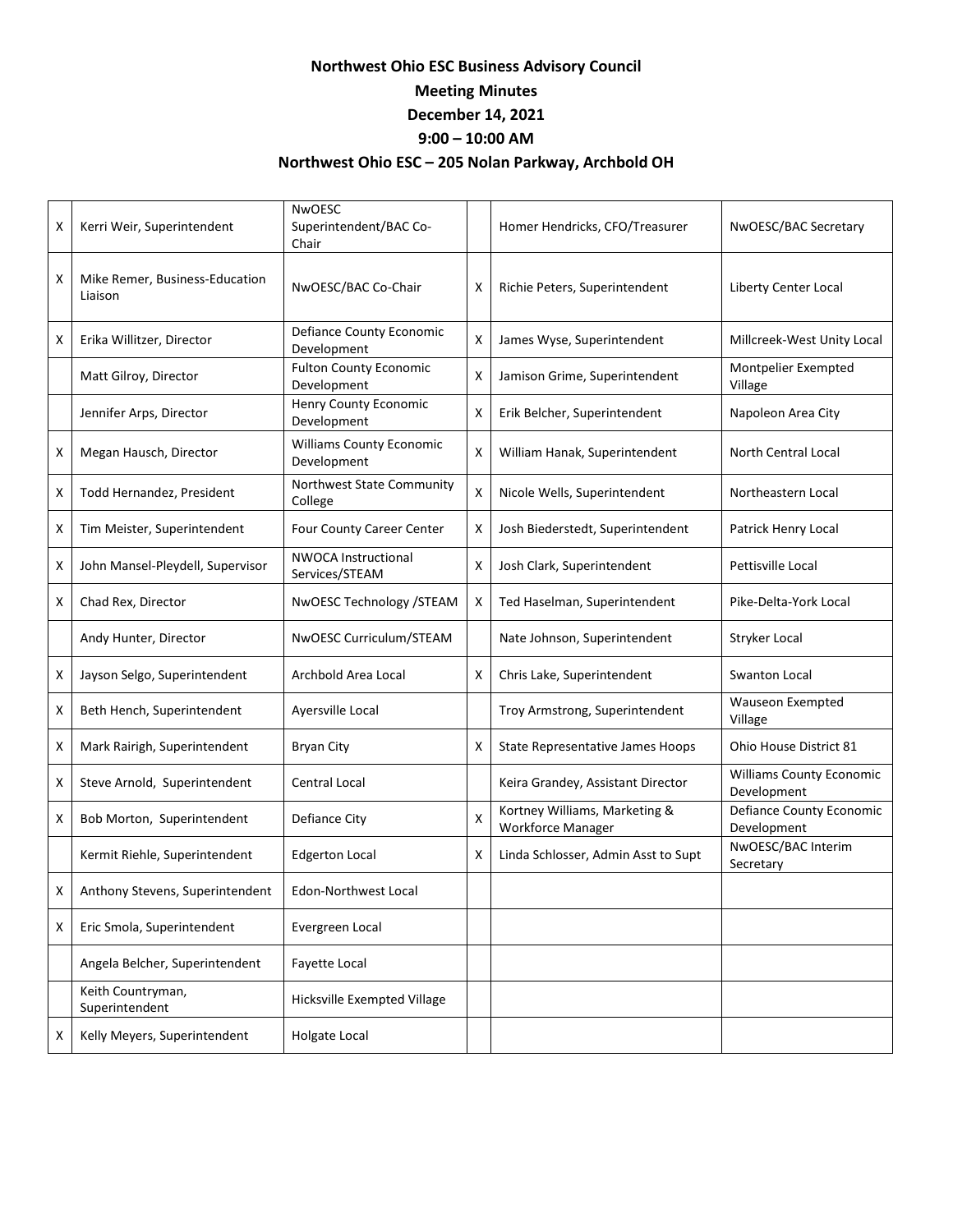\*denotes item for membership vote

- 1. Call to Order and Introductions:
- 2. \*NwOESC BAC Meeting Minutes Review and Approval
	- a. A motion to approve the minutes of the NwOESC Business Advisory Council meeting held on

September 14, 2021 was made by Richie Peters and second by Josh Clark. Motion passed.

- 3. Business and Education Spotlight Holgate Local Schools/Sauder Woodworking
	- a. Instructor Cheryl Sonnenberg and several high school students shared information on the "Adulting 101" class offered at Holgate High School. Business partner Martha Gebers, Employment Specialist from Sauder Woodworking, was unable to attend. -Course prepares students for adult life and to be active, responsible citizens
		- -Full year course that can be split into semesters
		- -The course in an elective for any senior

- Unique programming that includes community speakers from various agencies/services, cooking projects and service projects in addition to instruction pertinent to our teens (legal issues of turning 18, "How do I?", Love Languages, organizational skills, etc.) -Have recently added "Adulting 102"

- 4. Updates:
	- a. Defiance County Economic Development Director Updates and Information Sharing (Erika): -165 Million in new investment in Defiance County; the importance of manufacturing, industry, downtown vitality, housing, broadband, parks, schools and other amenities are key to growth. -Bus tours branching out to reach healthcare along with manufacturing and financial services for more exposure.

-Upcoming Summer Manufacturing & Skilled Trades Camp will also include Food and Agricultural Industry

-Shifting toward bringing in business that offers more 'quality positions', i.e. higher pay

- b. Williams County Economic Development Director Updates and Information Sharing (Megan): -Business and industry considering our area want to know what we have to offer so the knowledge gained through sharing and collaboration is helpful -Prepping for Educator's Bootcamp as well as spring and summer event planning. -Partnering with NSCC on Tech Cred Event -Legislative tour – NC and Senator McColley - Meeting in March in-person (last year's meeting was virtual) -AquaBounty project is now 320M project
- c. Northwest State Community College Updates and Information Sharing (Dr. Hernandez): - Manufacturing Day Flier distributed -Example of an outside classroom activity; held a "Night under the Stars" family event